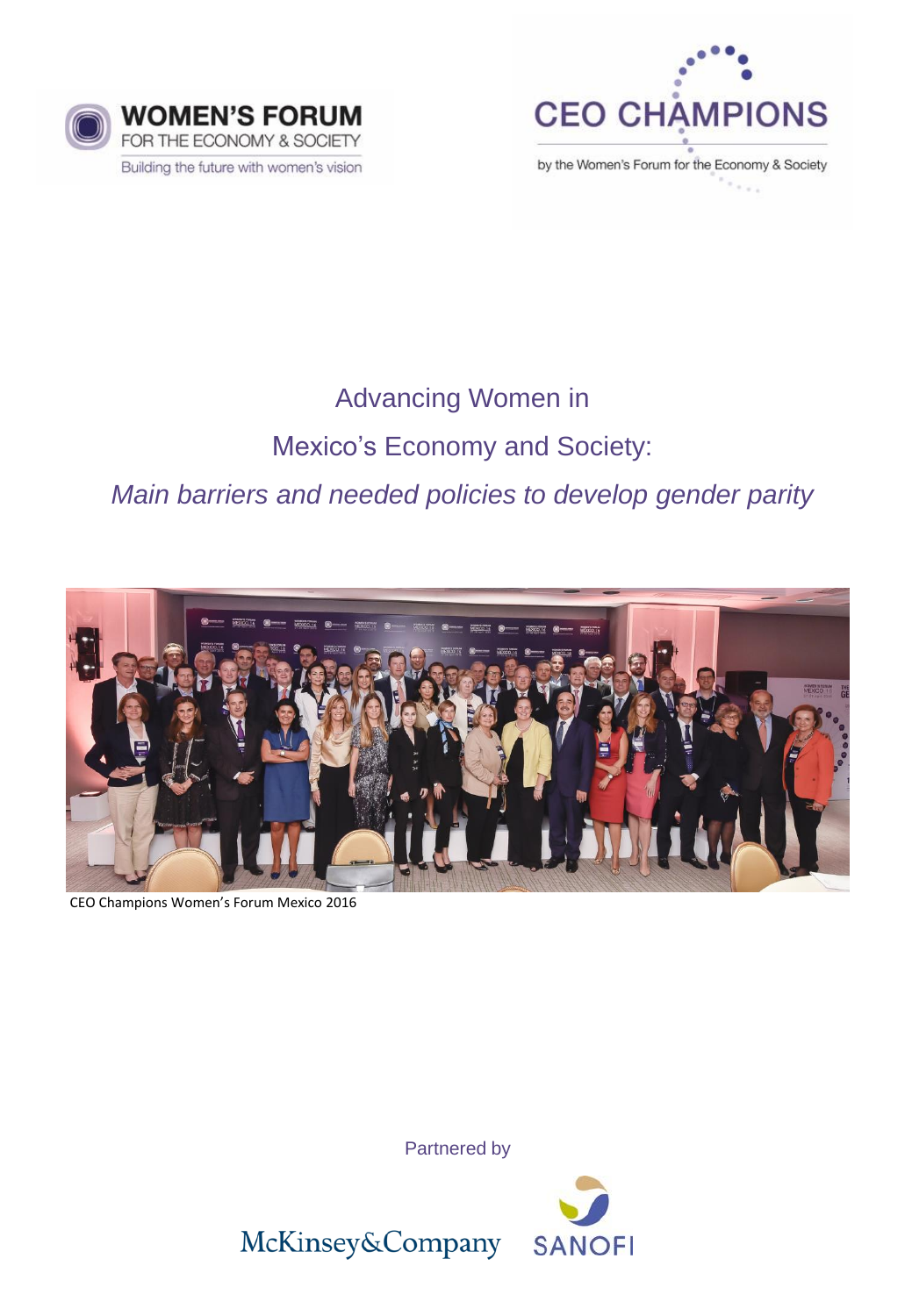# Foreword

The members of CEO Champions, an initiative of the **Women's Forum for the Economy & Society**, a Publicis Groupe company, since 2010, met in Mexico City, on the opening day of **Women's Forum Mexico,** in April 2016. These CEO Champions members participated in a workshop titled "**Advancing Women in Mexico's Economy and Society: Main barriers and needed policies to develop gender parity."** The workshop was hosted by the **Women's Forum for the Economy & Society** and was presented by **Sanofi** and **McKinsey & Company,** which served as a knowledge partner.

For the first time in Mexico's history, global leaders, CEOs, top-level senior executives, and privateand public-sector gender-diversity experts discussed in a closed workshop key, concrete, and innovative ways to promote the advancement of women in Mexican companies, and to develop actionable ideas that participants could apply in their respective organizations. **Felix Scott,** Country Chair of Sanofi Mexico and a partner of CEO Champions Mexico 2016, and **Mary Goudie**, member of UK House of Lords and founder of the 30% Club, also attended the working session. Both shared their inspirational perspectives on gender parity in the workplace.

Building on insights from a recent McKinsey Global Institute study on gender parity<sup>1</sup> and from McKinsey's Women Matter research<sup>2</sup>, the CEO Champions brainstormed in nine breakout groups on two main issues:

- 1. How can Mexico's executive teams champion gender diversity more effectively?
- 2. What policies and key initiatives for instance, HR policies, recruitment, retention, promotion, and corporate culture – are required to support gender balance in the Mexican workplace?

The CEO Champions seek to enrich our national conversation about raising the status of women, to diversify the workforce in a society where unconscious biases and stereotyping block their ability to advance, and to build the country's economy. They unanimously acknowledged that Mexican companies will not achieve gender diversity unless local, regional, and global organizations change their business policies. They also recognized that significant cultural change in attitudes toward women will not happen until Mexico addresses a number of barriers in its society and in the mindsets of its people. Workshop discussions focused on how to create gender-diversity strategies and a business environment that encourages women to develop their talents, and on the importance of deliberate action and policies to raise their status. The consistency of views across the nine working groups and the enthusiasm of the CEO Champions members for the necessary changes were particularly striking.

<sup>1.</sup> The Power of Parity: How advancing women's equality can drive \$12 trillion in global growth, McKinsey Global Institute, www.McKinsey.com.

*<sup>2.</sup> Women Matter*, 2007, 2008, and 2013; and *GCC Women in Lead*ership, McKinsey & Company, McKinsey.com.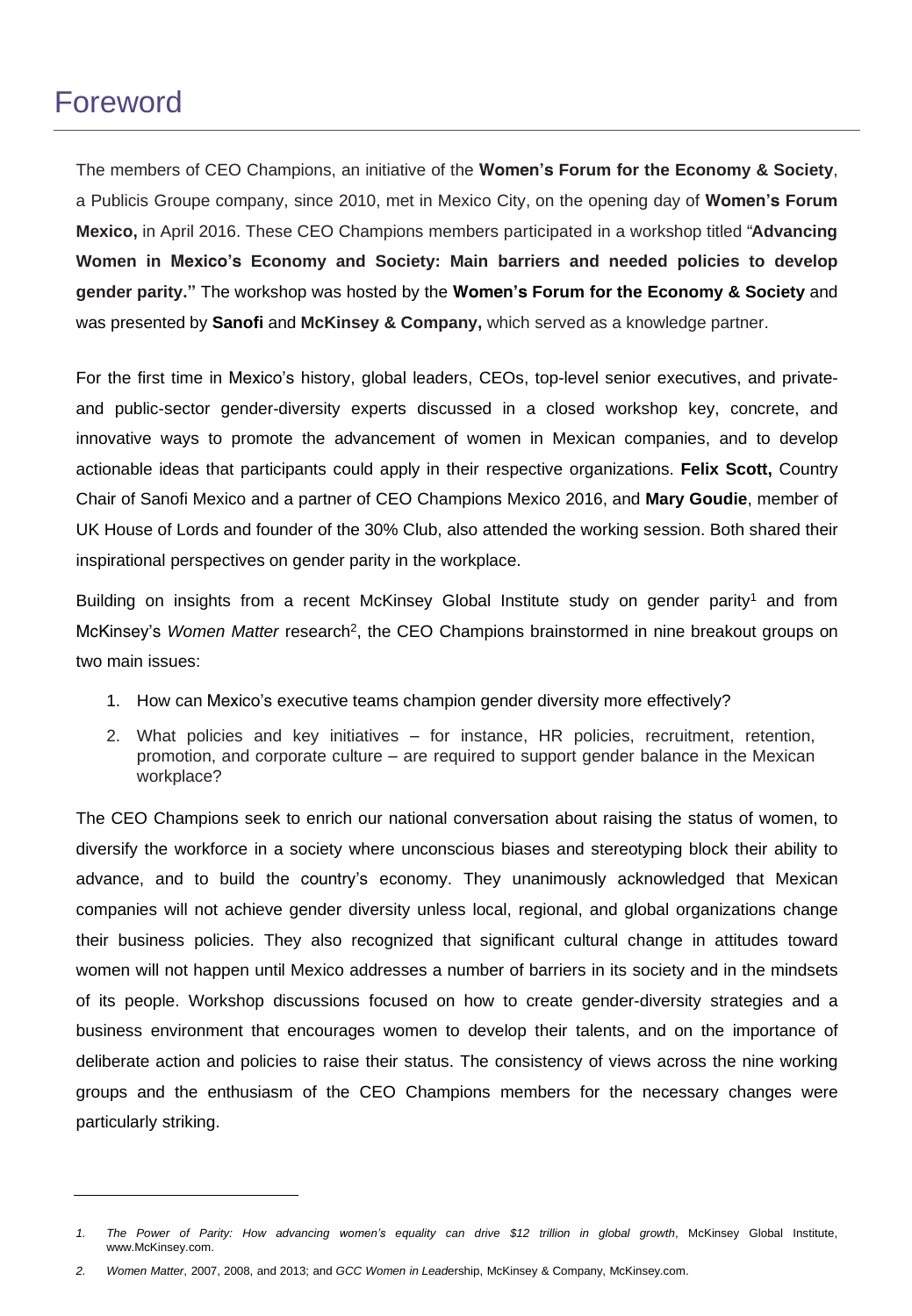This White Paper aims to capture the priorities and ideas debated in the CEO Champions workshops and to inspire other executives and leaders to act.

We would also like this White Paper to serve as a checklist of initiatives for the CEO Champions members themselves, so they can not only help advance the condition of women in Mexico's economy and society but also build a robust pipeline of female leaders in their own organizations.

And since "walking the talk" is one of our key principles, the CEO Champions members have agreed to meet several times a year to track one another's progress in carrying out the strategies and best practices they have committed themselves to, and implement in their companies.

## For the Women's Forum for the Economy & Society (a Publicis Groupe company):

Clara Gaymard, Executive President, Women's Forum for the Economy& Society Chiara Corazza, Managing Director, Women's Forum for the Economy & Society Jean-Christian Agid, Director, Women's Forum Mexico Jennifer Le Corre, Initiatives Lead, Women's Forum for the Economy & Society For CEO Champions Mexico 2016: Felix Scott, Country Chair, Sanofi Mexico Sergio Waisser, Managing Partner, McKinsey & Company, Mexico City

Alberto Chaia, Partner, McKinsey & Company, Mexico City

Elizabeth Kerr Rivera, Head of Communications, McKinsey & Company, Mexico City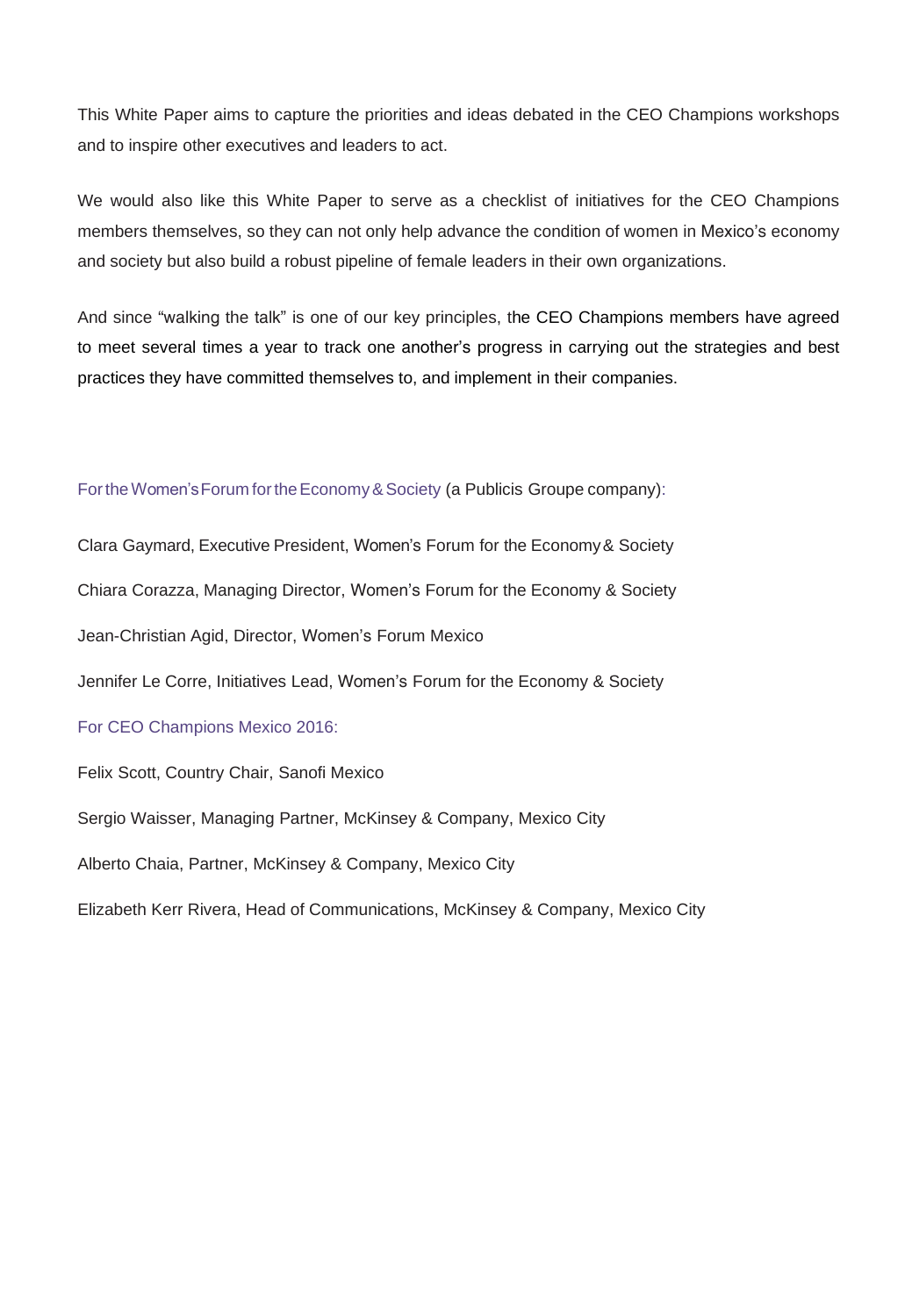# **Introduction**

# **What's at stake?**

# **A case for economic growth**

A recent report from the McKinsey Global Institute (MGI) argued that narrowing the global workforcegender gap would not only be equitable in itself but also one of the coming decade's biggest and best opportunities for inclusive economic progress. If every country closed the workforce-gender gap at the same rate as the fastest-improving country in its region, the contribution women make to the growth of global GDP would double from 2014 to 2025, and global GDP itself would rise by \$12 trillion.

MGI looked at 15 indicators<sup>3</sup> of gender inequality across four categories. The first dealt with gender issues in the workplace. The other three focused on gender issues in society: gaps women face in essential services, such as education, healthcare, financial services, and the digital economy; in legal rights and political representation; and in physical security and personal autonomy.

Inequalities in the workforce are apparent from the simple fact that the workplace includes 655 million fewer women than men in the world as a whole. Although many countries have bridged the gap in essential services and enablers of economic equality, critical issues remain. For instance:

- 240,000 women die every year from complications in pregnancy.
- 195 million more adult men than adult women can read.
- Women spend nearly three times more hours on unpaid care than men do.
- Women have only 77 and 84 percent of the access men have to financial services and to the Internet and mobile phones, respectively.

All of these inequalities help explain why women contribute to only 37 percent of global GDP.

Clearly, closing all such gaps is essential from both a humanitarian and moral standpoint. However the MGI report established that progress toward gender equality would also significantly increase the level of economic growth around the world. It also showed that women cannot achieve equality in the economy and the workplace unless they achieve it in society as well.

<sup>3.</sup> (1) Female/male ratio of labor-force participation; (2) female/male ratio of representation in professional and technical jobs; (3) female/male ratio of wages for similar work; (4) female/male ratio of representation in leadership positions; (5) male/female ratio of time spent on unpaid-care work; (6) percent of married or in-union women 15–49 who want to stop or delay childbearing but don't use contraception; (7) maternal deaths per 100,000 live births; (8) female/male adult literacy rate and secondary- and tertiary-education enrollment rate; (9) female/male ratio of rates of holding financial accounts, borrowing, and mobile banking; (10) female/male ratio of Internet and mobile users; (11) index of legal protection for women (right to inherit, job access); (12) female/male ratio of representation in parliamentary and ministerial posts; (13) male/female birth ratio; (14) percent of married females 15–19; (15) percent of women experiencing violence from intimate partner.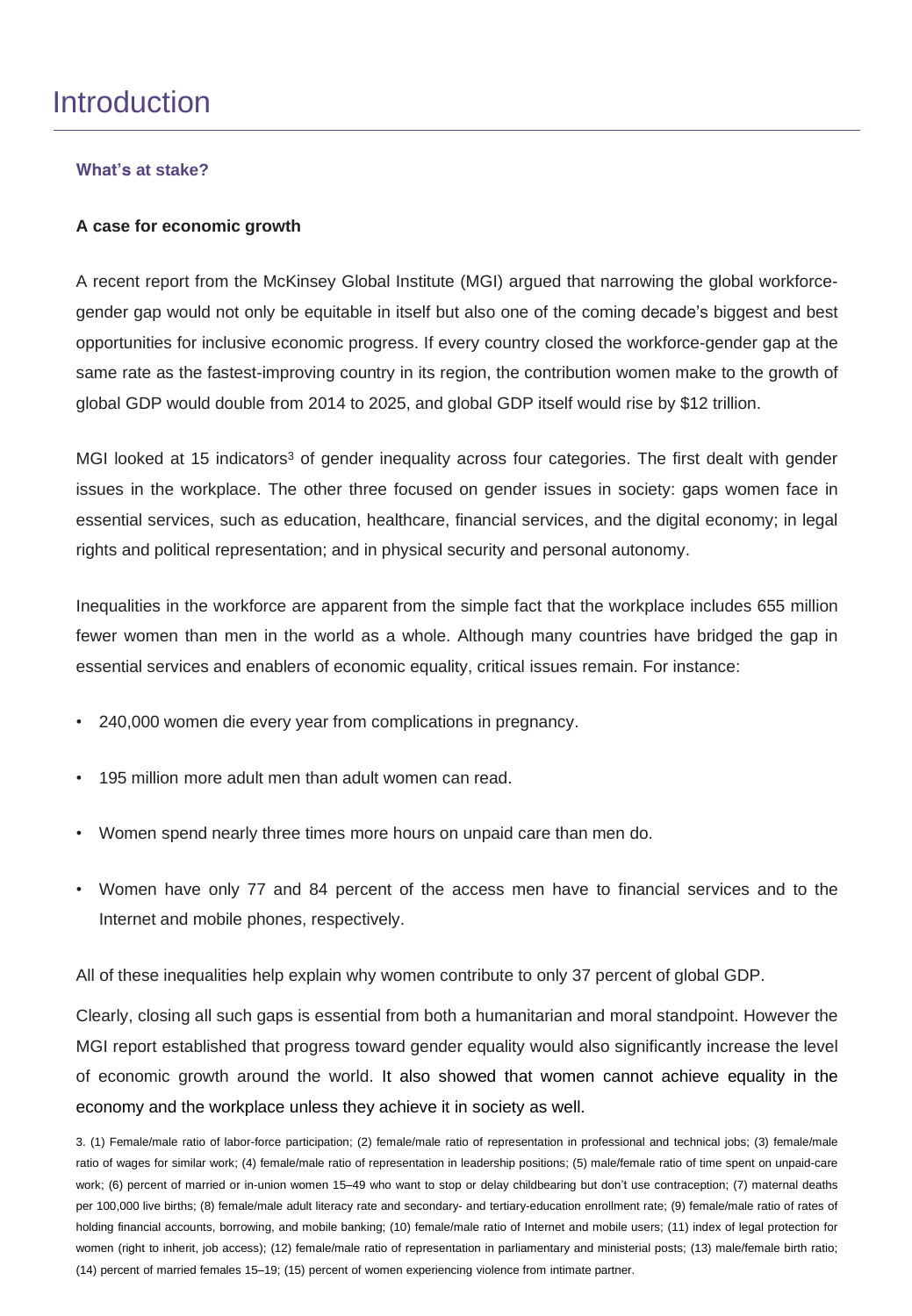In MGI's "full potential" scenario, with women and men participating equally in the current work force, global GDP would rise in 2025 by up to \$28 trillion – roughly equivalent to the size of the combined U.S. and Chinese economies today. That is 26 percent more than it would rise in a "business as usual" scenario, reflecting current trends. MGI also considered the impact of an alternative "best in region" scenario, in which every country matches the improvement rate of the best-performing country in its region: annual GDP would rise by as much as \$12 trillion in 2025, equivalent to the current combined GDP of Japan, Germany, and the United Kingdom. This is twice the likely global GDP increase that female workers would contribute from 2014 to 2025 in a business-as-usual scenario.

Both advanced and developing countries stand to gain from empowering women. In 46 of the 95 countries analyzed, the best-in-region outcome could raise annual GDP in 2025 by more than 10 percent over its business-as-usual level. Latin America and India would enjoy the highest rates of increase.

MGI's Gender Parity Score, or GPS, measures each country's and region's distance from full gender parity (set at 1.00). South Asia, excluding India, has the lowest regional GPS, at 0.44, and North America and Oceania the highest, at 0.74. The GPS helped MGI establish strong links among three goals: practical gender equality in society, positive attitudes and beliefs in the role of women, and gender equality at work, which cannot be achieved without the former two goals. (MGI, for example, found virtually no countries with high gender equality in society but low gender equality in work.)

Economic development enables countries to close gender gaps, but progress in four areas in particular – education, financial and digital inclusion, legal protection, and unpaid care – could help accelerate the progress. While some aspects of gender inequality have abated, large gaps remain in many parts of the world: 40 out of the 95 countries MGI studied have high or extremely high levels of inequality in more than half of the 15 indicators.

In Mexico, these indicators give cause for concern. In the case of female representation in senior management positions, for example, Mexico has Latin America's lowest score. Mexico is also the Latin American country where the highest proportion of executives regard gender diversity as a top priority and are working actively to achieve it. Mexico (0.62) and Argentina (0.62) had the lowest average GPS scores within the region as a whole (0.64). The Dominican Republic and Ecuador had the highest (0.68).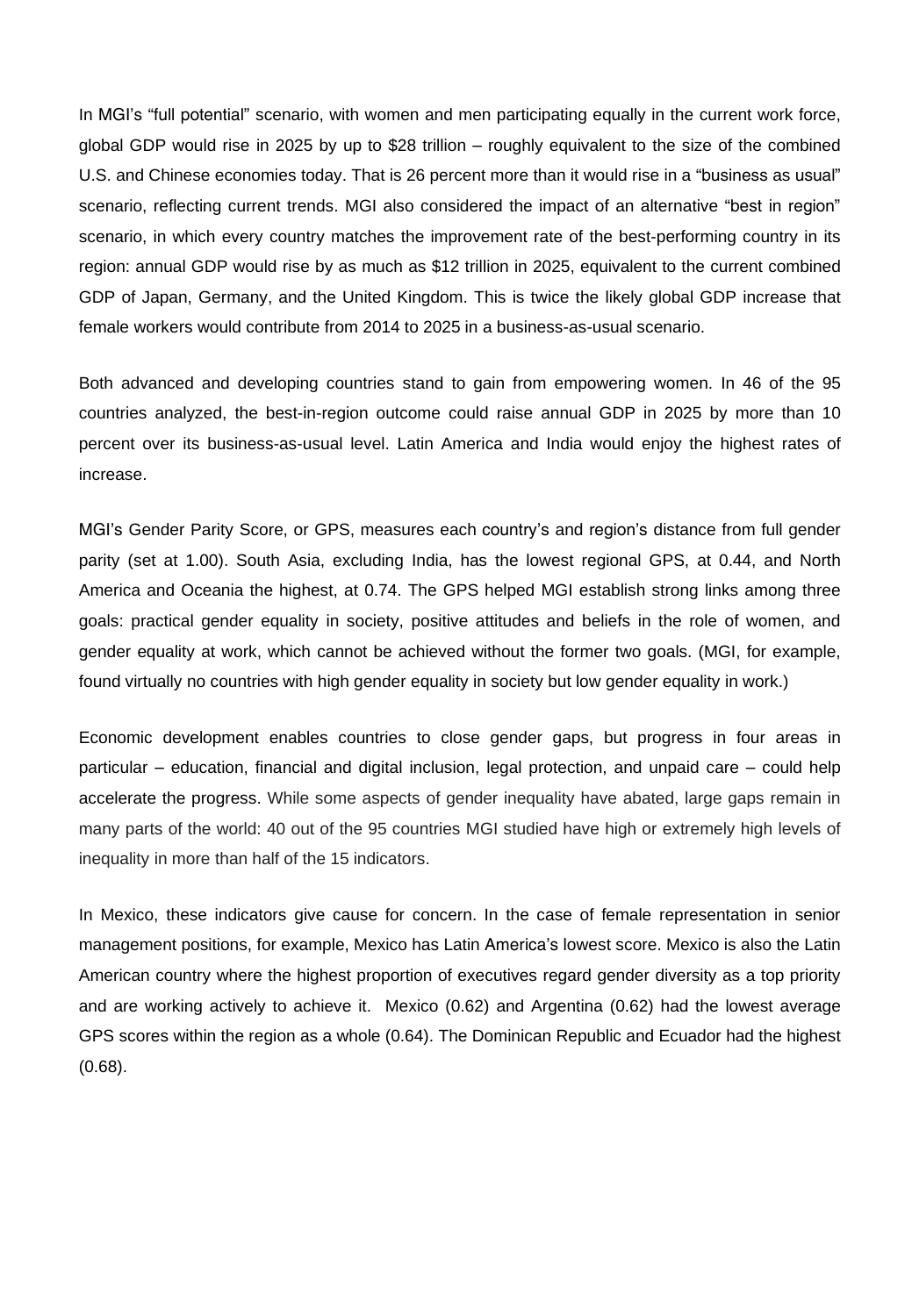The McKinsey Global Institute finds that the GPS scores for all basic metrics of economic and social relationships between men and women in Mexico could improve:

- labor-force participation to 0.81, from 0.56
- the share of professional and technical jobs women hold to 1.79, from 0.67
- the perceived wage gap between men and women for similar work to 0.57, from 0.46
- leadership positions held by women  $-$  to 1.1, from 0.44
- unpaid care  $-$  to 0.59, from 0.30

Increasing the labor-force participation of our country's women could realize approximately 50 percent of the potential impact of gender equality on Mexico's GDP. About 20 percent would come from increasing the number of hours women work (by moving from part- to full-time work) and about 30 percent from increasing the productivity of Mexican women in their current sectors, shifting them to more productive sectors, or both. If this immense gender gap is closed, Mexico's industries will have a vast new pool of labor, our country's annual GDP could rise by up to \$800 billion by 2025, and our GDP would be 11 to 43 percent higher than the level in the business-as-usual scenario.

For individual companies, the benefits would be equally great. Today, Mexico is wasting the talents and skills of about one million qualified and highly qualified women: 75 percent of those with a bachelor's degree equivalent or higher do not hold paying jobs. The nine dimensions of corporate organizational performance, for example, rise by up to seven points in companies that include three or more women on their boards.

The industry leaders in Mexico agree on the potential of closing the gender gap. In the nine brainstorming breakout groups, the CEO Champions members identified five main barriers to the advancement of women in Mexico's corporations and developed four priorities for action. The next two sections of this White Paper highlight these barriers and priorities. We hope our work will inspire everyone who wants to drive change and promote gender equality in Mexico.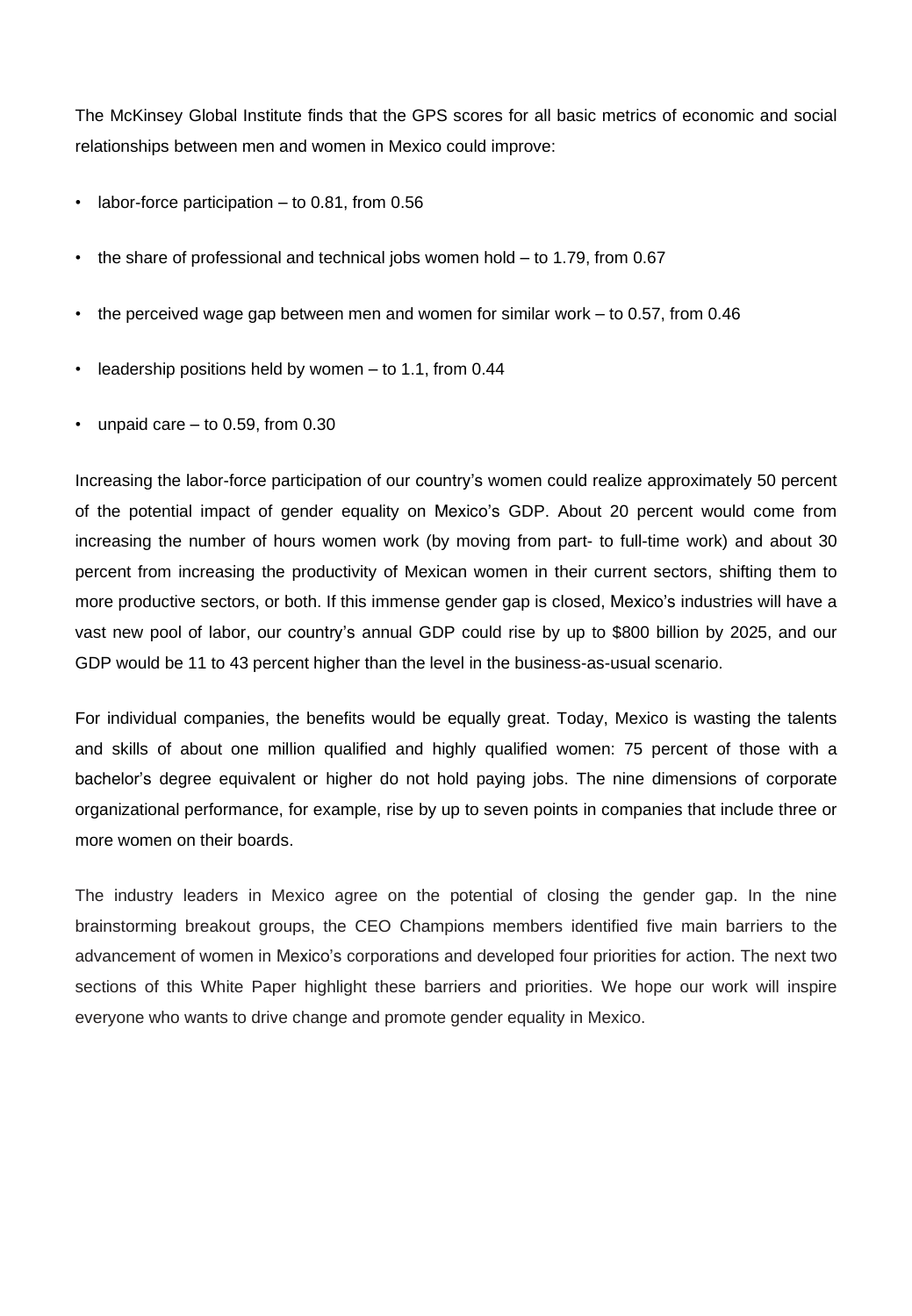# I. What are the main barriers to advancing women in corporations in Mexico?

In the workshop, the CEO Champions members discussed five key barriers to gender diversity in the ranks of top managers in Mexico.

## **1. The "double burden"**

By far, the greatest barrier is the double burden that many working women bear: holding down jobs while taking care of their families. In our country's culture, women assume sole responsibility for virtually all family and household duties. Men generally aren't expected to play a significant role, let alone an equal one.

The dual responsibilities of work and family affect almost every aspect of the status of women in the workplace, not just the home. In fact, these caregiving roles help explain – and often serve as an excuse for – the lower level of pay that women receive. When employers deny them enough time to fulfill such roles, it is much harder to hold gainful employment; even when time is given, their mobility and advancement are impeded.

### **2. The "anytime, anywhere, anyplace" performance model**

Today's social and digital platforms measure an employee's performance 24 hours a day, seven days a week, 52 weeks a year. As the saying goes, "You can run but you can't hide." Workshop discussions described how the corporate culture of Mexico (and, of course, other countries) judges a woman's commitment to work by whether she is available to work anytime, anywhere, and anyplace, and showed how this expectation makes it harder for women to succeed if they must balance work with family responsibilities.

"Female employees feel pressure to accept all work demands made on them and fear consequences if they request "flex-time" schedules or take maternity leave."

- Felix Scott, Country Chair, Sanofi Mexico

## **3. A lack of family-friendly work policies and services**

Another important issue is a lack of family-friendly policies in the workplace. Recent McKinsey research<sup>4</sup> shows that many or most Mexican women at the midcareer or senior level leave their jobs voluntarily because of family commitments. That's hardly surprising, workshop participants observed. For example, many Mexican businesses still follow the traditional 9:00 a.m. to 9:00 p.m. work schedule, which severely hampers, if it doesn't completely undermine, the careers of working women with children and elderly parents who need care. "Employers that do not have family-friendly practices are at risk of losing talented female employees," warned one participant.

<sup>4.</sup> The Power of Parity: How advancing women's equality can drive \$12 trillion in global growth, McKinsey Global Institute, www.McKinsey.com.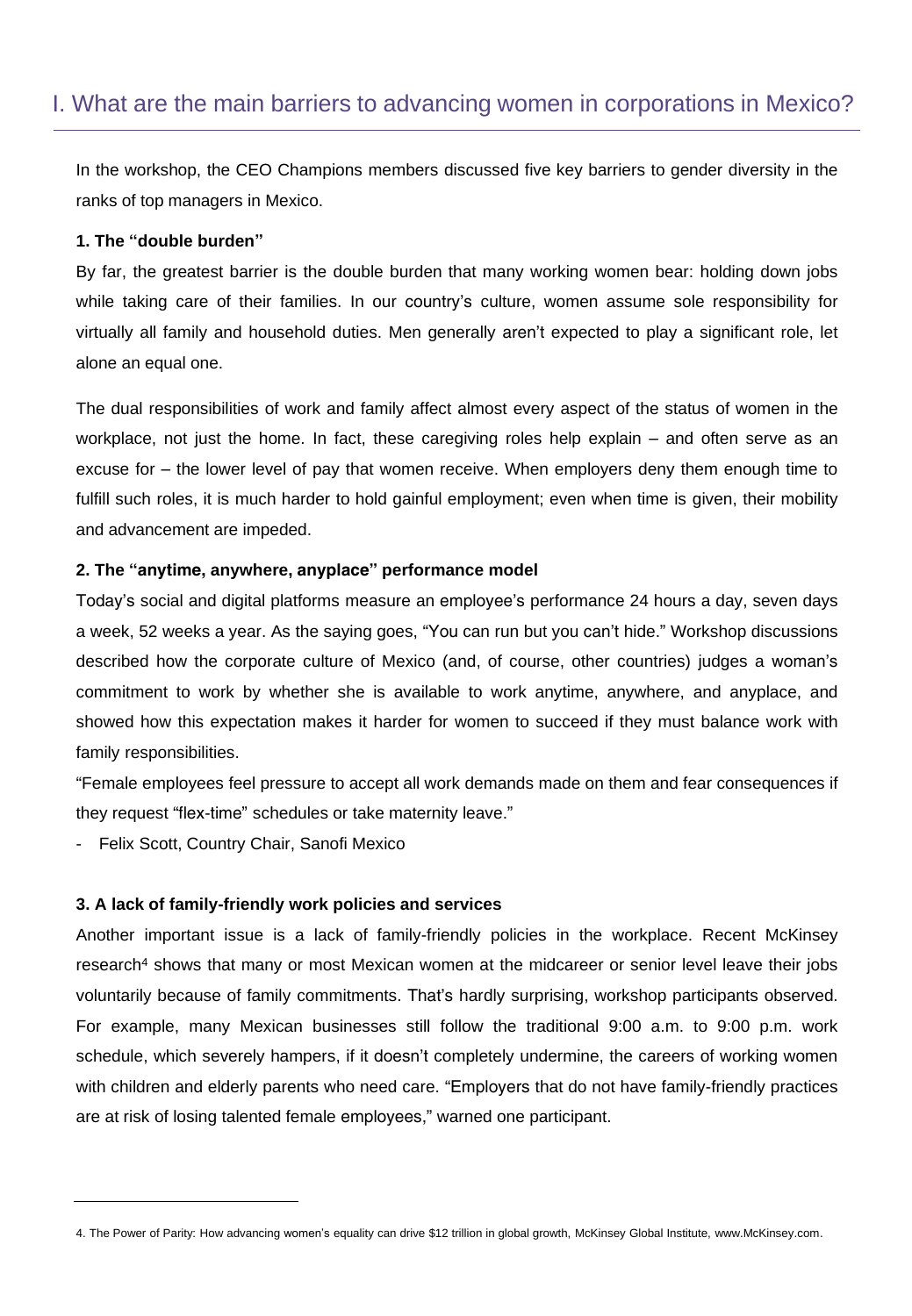At most present day Mexican companies, flex-time schedules, working from home, or both, are not even topics of conversation, much less real possibilities. The lack of such nontraditional options gives women very few choices for formal careers based in offices.

## **4. Too few female role models and mentors**

In just about all successful careers, role models play a critical part. Yet women rarely have them in our country's overwhelmingly male work environment. Participants agreed that one thing which would inspire Mexican women to pursue careers is seeing examples of women – particularly women with children – who have actually done so successfully. "If a woman does not know anyone who has gone into the management track and had children," one participant noted, "she may not be sure it's possible." More broadly, seeing women in charge can persuade all employees, male and female alike, that women can run organizations.

It's important to note that men need to see female role models as well. Given Mexico's paternalistic culture, many males in leadership positions have simply never seen any woman in a position of power, making it virtually impossible to bring about significant change in the gender composition of their companies. As one participant admitted, "My wife has never worked, nor did my sister or mother. I don't have any female friends who work. So many of these issues never occurred to me before now."

Mentors are also important. Here, too, the relatively small number of high-ranking women in our companies is a problem. Creating a formal structure to support the development of role models and mentors was a top priority for all participants, as discussed in the next section of this White Paper.

"Formal mentoring can expand a woman's professional network by providing much-needed social skills and access to the top members of an organization."

Sergio Waisser, McKinsey Senior Partner

# **5. The unconscious cultural bias in favor of the "mother role"**

Gender bias in Mexico has fostered a belief system that makes the role of women as mothers one of the main determinants of the female identity  $-$  a belief held by men and women alike. As one participant said, "The cultural burden of Mexican women is [the idea] that the role of the mother should be the aspiration, the pinnacle of all life achievements, and that nothing else should be needed, particularly an office job." Women who explore careers violate these deeply ingrained cultural beliefs and may injure their relationships with their families and friends.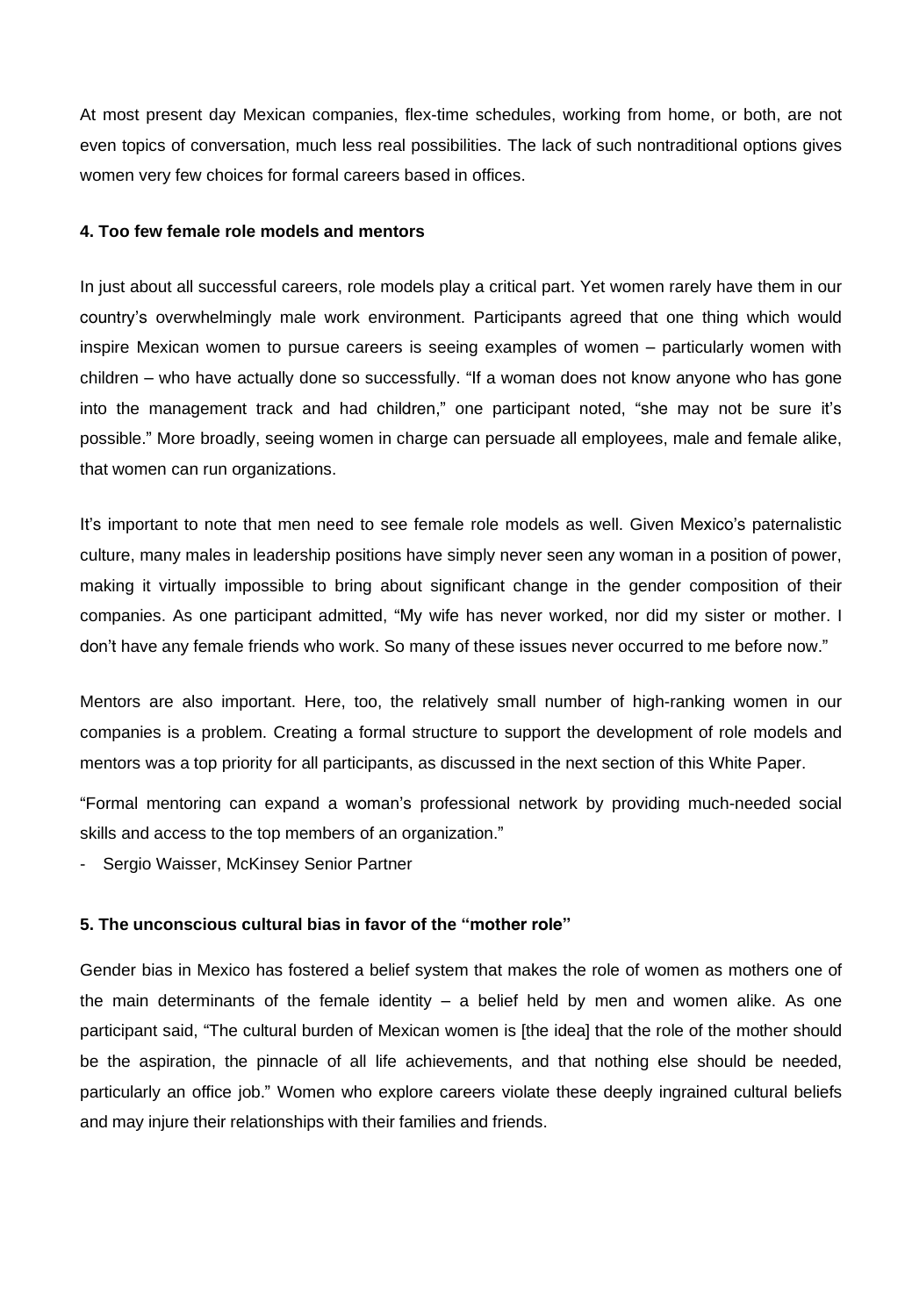In the context of this mindset, what it means to be a good mother (you put your children first) often contradicts what it means to be a good employee (you put work first). And when a woman is faltering in either her work or her family responsibilities, we mistakenly assume that work must be the culprit – and the first thing to go. "Today in Mexico, becoming a mother is seen as a career-stopper," said one workshop participant, "whereas it should actually be an opportunity for a woman to really focus on where she wants to utilize her talents."



**Mary Goudie Monica Flores Barragàn**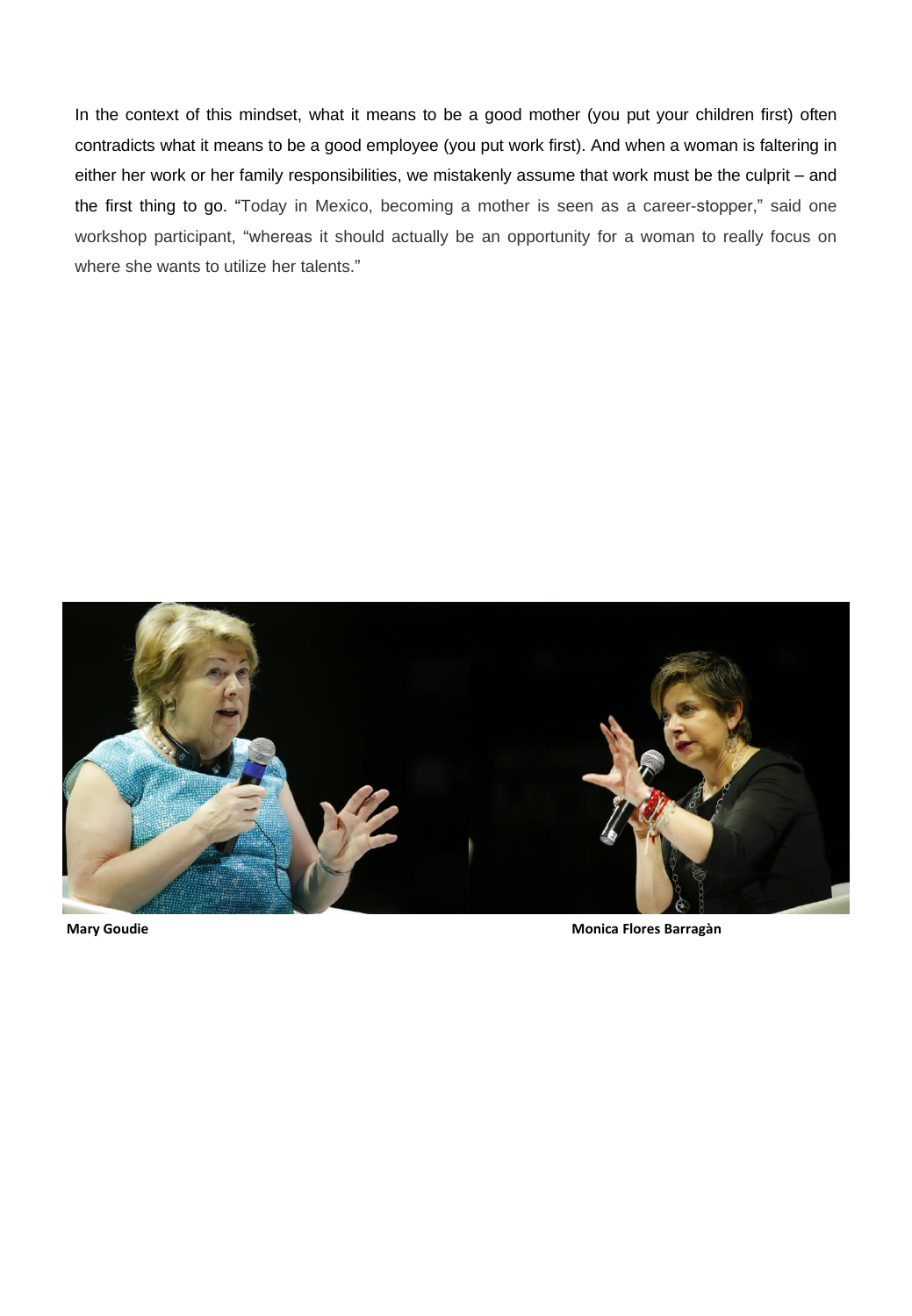### **1. Encourage the top team to show its commitment to the cause**

To be truly effective, change must come from the top. Equality in the workplace, in particular, comes about only when key executives make it a priority. If C-suite leaders set the example, gender diversity will become an important issue throughout their companies.

The responsibilities of the C-suite include making change initiatives a strategic priority, with real accountability for results; setting measurable targets for the number of women in top positions; and promoting a corporate culture consistent with these gender-diversity goals. "The overall focus" of such cultural efforts," commented one participant, "must be to help women become better leaders, and to design conditions under which they can."

# **2. Set clear gender performance targets, (not just quotas) that balance complexity with cohesiveness**

Workshop participants unanimously agreed that achievable targets could give organizations the focus they need to improve and ultimately achieve gender balance. While quotas can be helpful at establishing importance, specific targets help companies plan and carry out initiatives that promote gender diversity and clarify who is accountable for realizing diversity. Targets also help them keep the focus on these goals, and demonstrate a commitment to achieving real change, at specific job levels, during every round of promotion to the top leadership. For example, measuring the number of women hired and retained by a company at all levels can help ensure that more women are brought on board and promoted to senior roles. "What is exactly measured is more likely to be prioritized," said one participant, "and can help make the case that gender issues should be taken seriously."

### **3. Implement tangible mentoring and role-model programs for women**

Workshop participants agreed that Mexican corporations should implement mentoring and role model programs. In this way, women can learn to mentor and otherwise assist other women facing similar challenges, develop valuable skills, build wider networks, and gain acceptance and affirmation for their careers. Participants agreed that the leadership must establish a structured process to choose and train strong female candidates as mentors and to measure results.

One idea raised in the CEO Champions workshop was to make mentoring a part of employee evaluations, directly tied to bonuses. Another was to develop both internal and external mentors from various backgrounds and regions within Mexico. Participants also agreed that real-life examples of powerful women could provide more easily imaginable visions of success. "When it comes to motivating young women," said one participant, "we need to lead by example and give access to examples."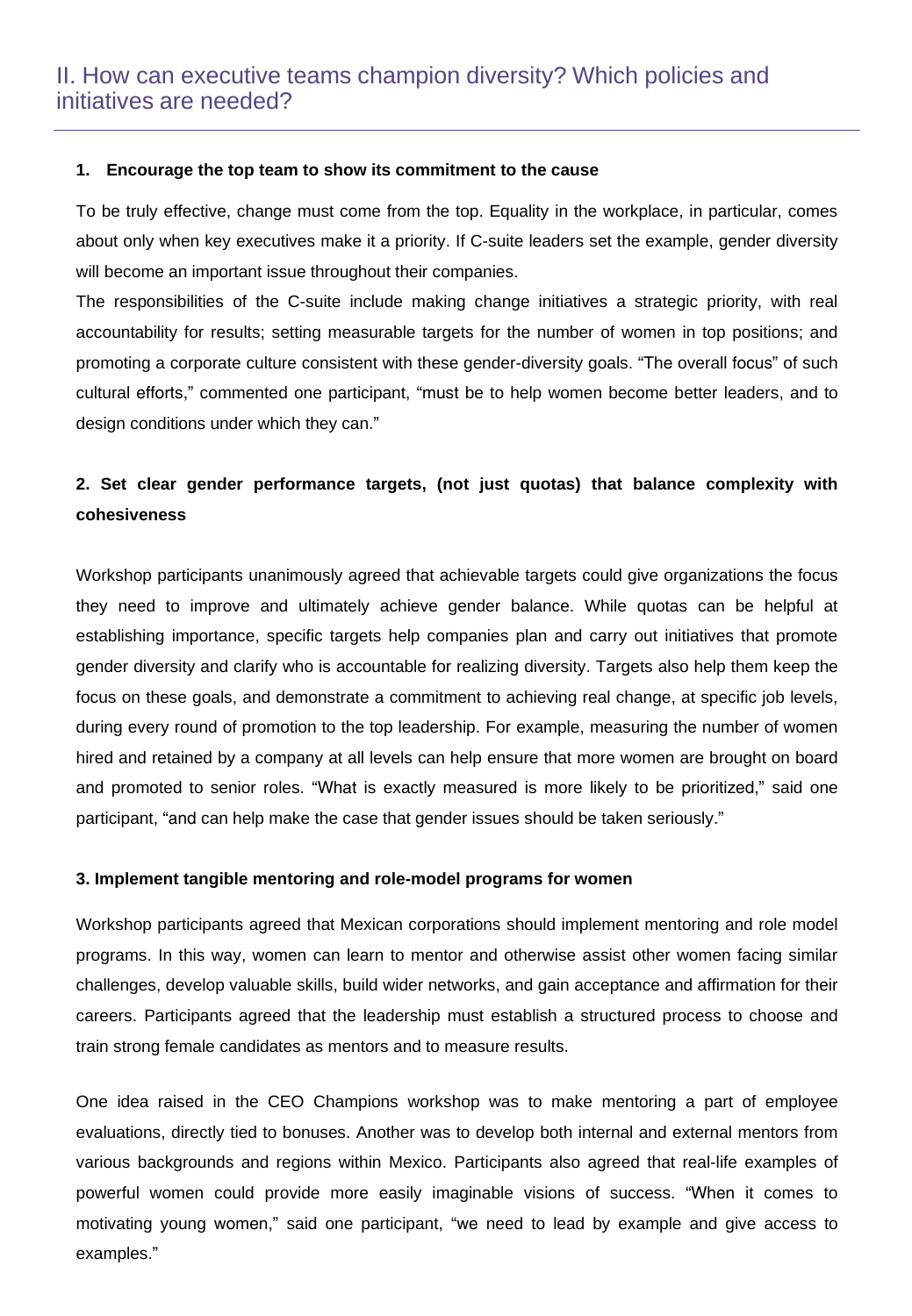#### **4. Reset mindsets**

How can women realize their potential, lead organizations, and ultimately serve as examples for other women in the Mexican workplace? A change in mindset for both women and men, with different approaches for each gender, is part of the answer. Mindset problems are pervasive. As one group of participants noted, many Mexican organizations think that any woman who takes maternity leave will "want to stay at home" permanently and may therefore automatically "eliminate her from future roles," without even asking her what she wants. This mindset has a powerful but negative effect on the advancement of women and on the way others perceive them at work.

When male CEOs and other leaders recognize that gender diversity starts with personal consciousness, they can more easily reach out to other senior male leaders and encourage them to join the effort to change our companies and society. As one CEO remarked, "it's about asking the right questions to my executives – not just how can we create more opportunities for women, but what do you want for your daughters? What do you want for the future of women in our country?"

To control and ultimately eliminate those mindsets harmful to women, companies must first identify where they prevail. One idea was to distribute confidential company-wide surveys to measure gender bias and then start working to change mindsets from the bottom up, since problematic attitudes are rarely confined to the C-suite. Such surveys could reveal the "who, how, where, when, and why" of discriminatory thinking on all levels of a company and provide a blueprint supporting effective strategies to change it.

Women, however, also need to "own" this chapter of the story by changing their mindsets as well. Participants emphasized that some of the successful women they know have hampered their own careers by lowering their ambitions and expectations. As one participant observed, women "often lack self-confidence and self-belief, which leads them to make more cautious, 'safe' choices instead of going after what they want in the workplace." That kind of thinking, which is hard to change, can become a habit undermining women at all levels. Ultimately, women must believe that they have the same career opportunities that men do and seize those opportunities themselves. No policy or principle is as important as "the fundamental belief that you can make goals happen," said one participant. "Women have to be willing to not just think differently but also to experiment with new ideas and trust that they'll discover a way to make them work."

One final point: contemporary Mexican organizations do not necessarily have homogeneous mindsets. Many of them have employees whose ages span 35 or more years, which can create a huge gap in attitudes and beliefs about gender roles. "I don't want to assume that the millennials think the way that I think about diversity in the workplace," noted one participant.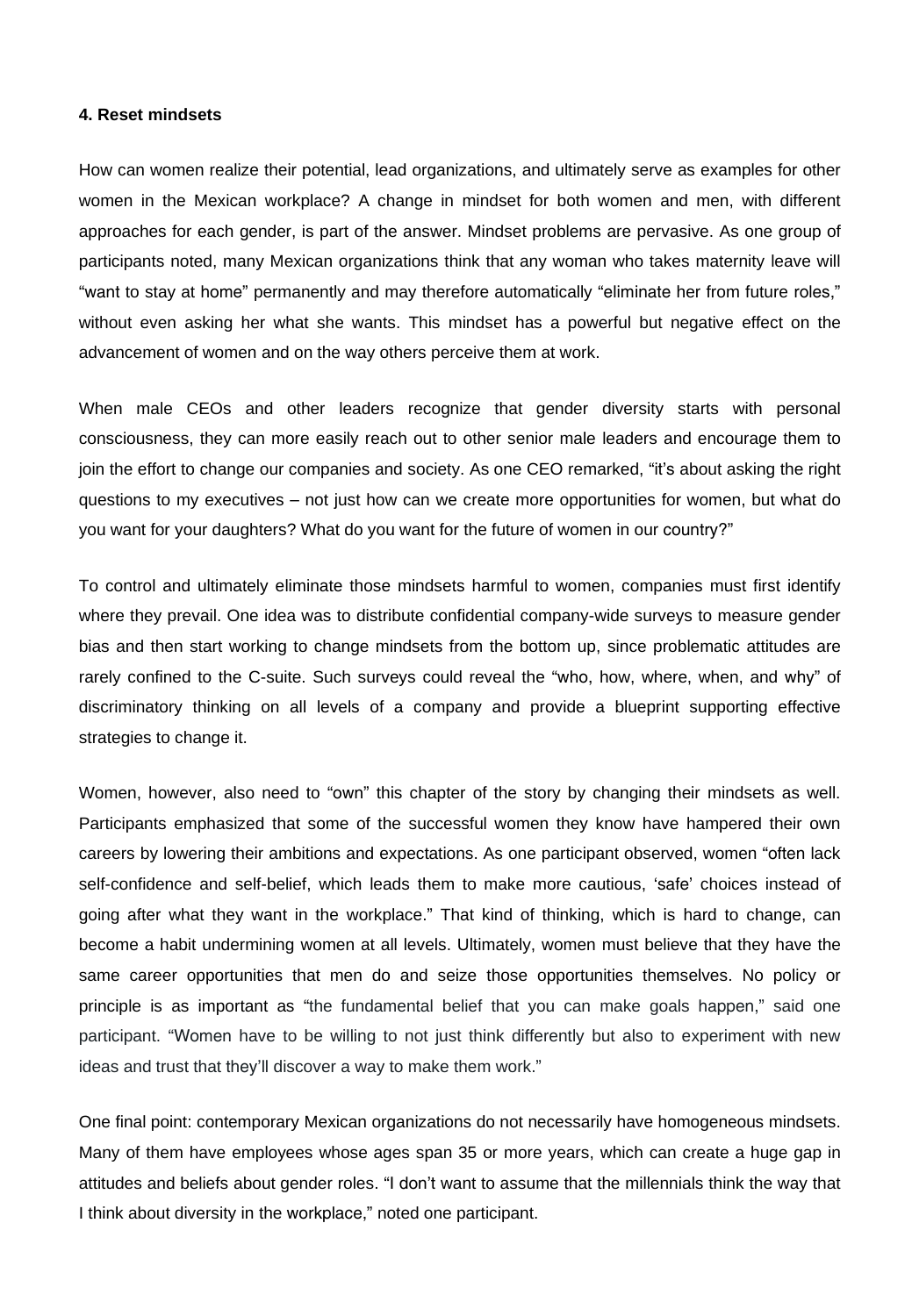### **5. Talk about it**

Open communication at all levels is essential for a successful gender-diversity transformation. Talking helps people assimilate their own experiences. A company that communicates its commitment to the success of women at work reinforces their emotional attachment to it and the belief that it's a great place to work. "By opening lines of communication," said one participant, "companies help female employees see that we are investing in them because we want to, not because we have to."

To encourage these women, participants suggested that Mexican corporate leaders should more consistently ask them what they want from their careers. These dialogues should not deal with any family issue. "Just leave it out of the conversation," said one CEO, "and instead, focus on what women can achieve in the workplace; otherwise, some of them will start to doubt themselves or think they should switch to less demanding career tracks." Initiating these conversations during reviews and evaluations could be particularly helpful as that helps incorporate the feedback into an organization's current and future goals.

Another idea explored during the workshops was established roundtables within the participants' companies specifically for women and women's issues, so that the institutional gender-equality transformation comes directly from them. "In my experience, your employees are your greatest resource for change," observed one participant. "They are the story we want and need to tell." Asking for help and suggestion from workers who have experienced a gender-diversity transformation in other companies, for example, could be extremely helpful.

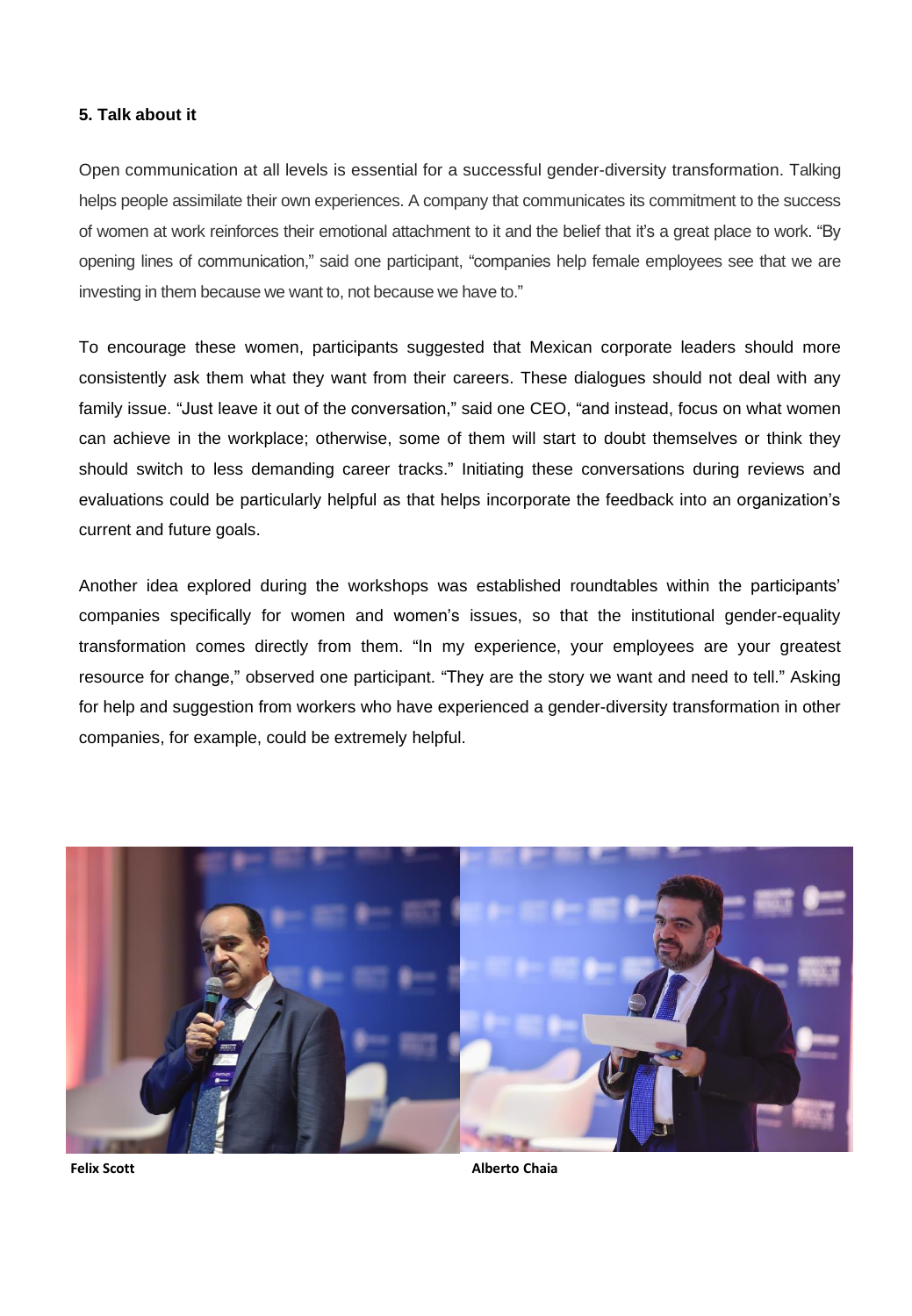# Conclusion and next steps

The Women's Forum for the Economy & Society and its partners are most grateful to CEO Champions Mexico, whose outstanding energy and commitment made this workshop a success. Thank you for sharing experiences and convictions in an open way, and for contributing to highlighting priorities that are relevant to Mexico. We hope this first discussion has opened ways for others, and that each of you takes away inspirational ideas to make change happen not only in your own companies, but also in the communities in which you live and work.

These first discussions will be followed by many more to come this year, as the CEO Champions expands its membership and regional focus with Mexico. The Women's Forum and the CEO Champions will reconvene in Mexico City on November 8–9, 2017.

## **Get started: Four practical steps to promote gender parity**

1. Ensure that the CEO and the whole top team are committed to making gender parity a top priority on your company's strategic agenda.

- 2. Develop and implement metrics to measure your company's progress toward gender parity.
- 3. Set clear, attainable gender targets and work with your company's HR processes so that they support achieving equal opportunity in recruitment and promotion.
- 4. Give women role models, mentors, and sponsors for their careers.



CEO Champions Women's Forum Mexico 2016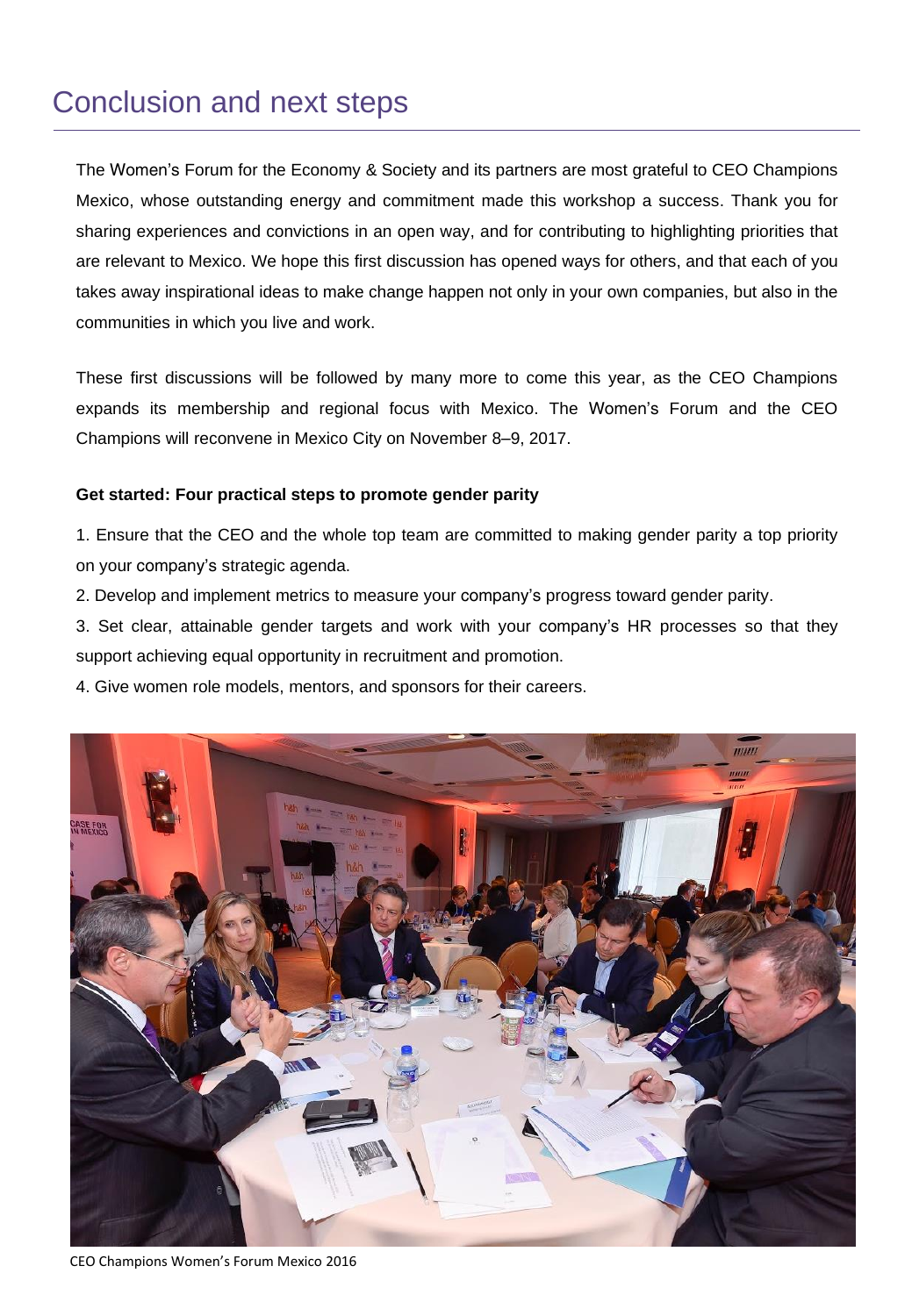# Perspectives from participants

*"This is a real eye-opening initiative for Mexico and very learning focused. It became clear that unconscious biases and stereotyping are two major roadblocks in terms of women's advancement within companies. Also, no quotas and no more 'safe' environments. Mentors and role models – that's what women need in the workplace."*

– **Sandra Sanchez**, CEO, Probiomed

*"The intention of this meeting is to have your valuable point of view, your talents and your expertise, to create an actionable platform where women can have equal career opportunities in México. We need 80 million Mexicans to hear what we are talking about."*

– **Alejandro Cardoso**, President and CEO, Publicis Latin America

*"This venue enables us to talk about the issues that are really going on within our companies. One of the most important is that a women's agenda should not be about gender equality; it should be about performance."*

– **Gayle Schueller**, General Director, 3M Mexico

*"If we know women are more likely to leave work at some point in their career, we need to double down at the beginning of their trajectory; not have a 50/50 split, but maybe 60/40, tilted toward women, supported by focused leadership training."*

**– Nathaniel V. Hedman**, Director General, ExxonMobil Mexico

*"MGI's Power of Parity results point toward the same direction and conclusion —incorporating women into the labor force is beneficial not only for society but impacts our collective bottom line; it generates economic value. Up to \$800K million could be added to Mexico's annual GDP in 2025 by bridging the gender gap . . . this is up to 40 percent higher than the business-as-usual GDP in 2025. Additionally, organizational health is improved by up to seven points when companies have three or more women within their executive boards, and we have also seen LATAM companies with one or more women on their executive committees outperform those with all-male colleagues."*

**– Alberto Chaia**, Partner, McKinsey & Company